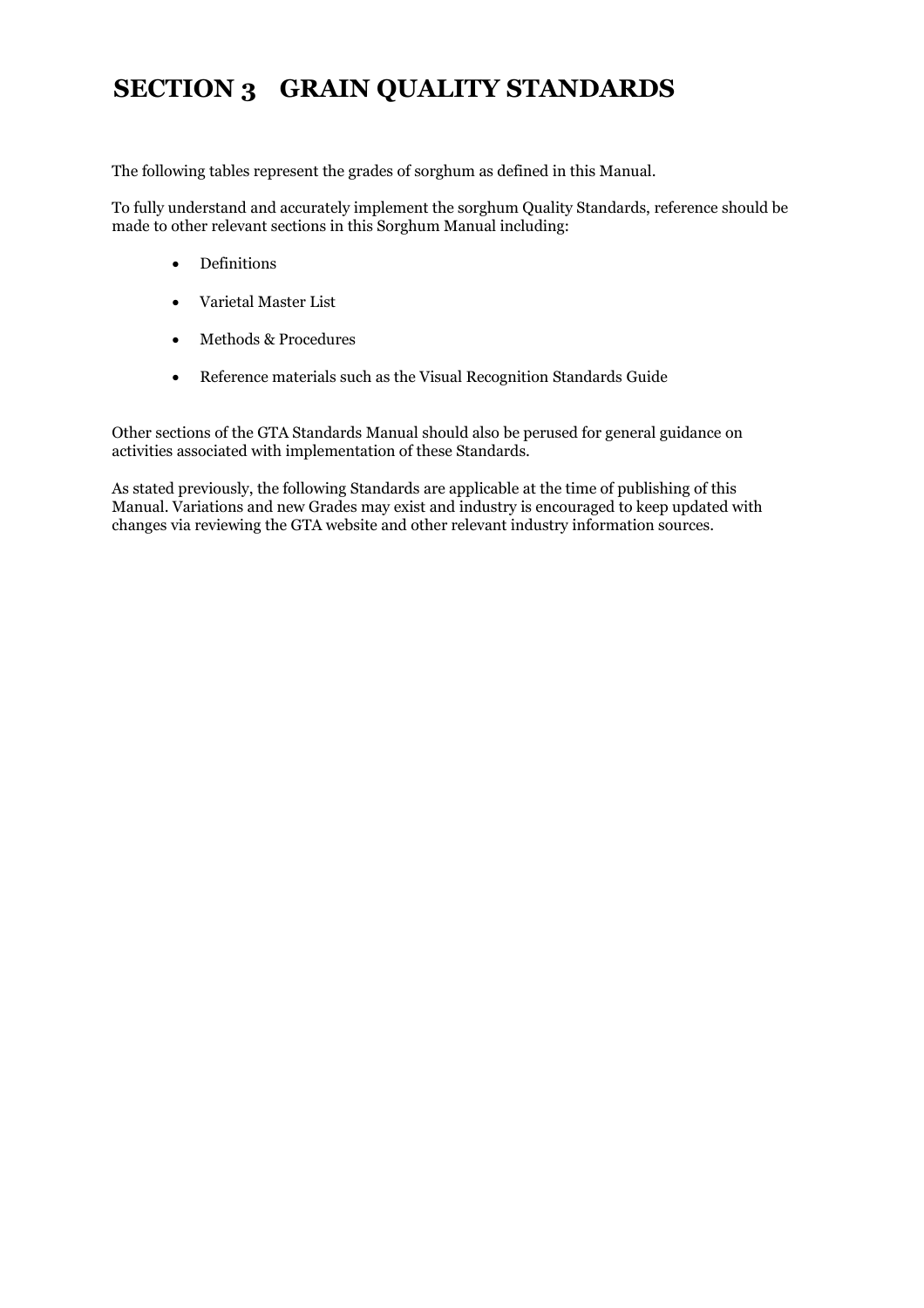| <b>PARAMETER</b><br><b>SPECIFICATION</b><br><b>COMMENT / VARIATION</b><br>Grain Sorghum of Red, White or Yellow varieties only<br><b>Description</b><br>n/a<br>13.5<br>Moisture Max (%)<br>Test Weight Min (kg/hl)<br>71.0<br>Foreign Material Max (% by wt)<br>2.0<br>All matter other than already specified in this Standard<br>All matter passing through a 2.0mm slotted screen - 40<br>11.0<br>Screenings Max (% by wt)<br>shakes in the direction of the slots<br><b>DEFECTIVE GRAINS Max</b> (% by count, 300 grain sample, unless otherwise stated)<br>Includes Field Fungi, Sappy, Insect Damaged, Severely<br>of which<br>5.0<br>Total Defective,<br>Damaged and Mould<br><b>Field Fungi</b><br>3.0<br>Severely Damaged (% by weight<br>Heat damaged / bin burnt, diseased or other serious visual<br>0.5<br>per half litre)<br>defects<br>Mould (% by weight per half litre)<br>0.05<br>$\overline{3.0}$<br>Sprouted<br>Not included in Total Defective<br><b>FOREIGN SEED CONTAMINANTS Max - (count of seeds in total per half litre unless otherwise stated)</b><br>Colocynth, Double Gees/Spiny Emex/Three Cornered Jack, Jute,<br>8<br>Long Headed Poppy, Mexican Poppy, Field Poppy, Horned Poppy,<br>Type 1 (Individual seed basis)<br>Wild Poppy, New Zealand Spinach, Parthenium Weed (Qld only)<br>Castor Oil Plant, Coriander, Crow Garlic/Wild Garlic, Darling Pea,<br>Type 2 (entire load)<br>Nil<br>Opium Poppy, Peanut seeds and pods, Ragweed, Rattlepods,<br>Starburr, St. John's Wort<br>Burr,<br>Bellvine,<br>Branched<br>Broomrape,<br>Bathurst<br><b>Bulls</b><br>$\overline{c}$<br>Head/Caltrop/Cats Head, Cape Tulip, Cottonseed, Dodder,<br>Type $3(a)$<br>Noogoora Burr, Thornapple/False Castor Oil<br>Type $3(b)$<br>4<br>Vetch (Blue/Tare) and Vetch (Commercial)<br>2 pods / 8 seeds<br>Type $3(c)$<br>Heliotrope (Blue), Heliotrope (Common)<br>Bindweed (Field), Cutleaf Mignonette seeds or pods, Damel,<br>Hexham Scent/King Island Melilot (Hexham Scent is only<br>20<br>Type $4(a)$<br>acceptable if no tainting odour is present), Hoary Cress,<br>Mintweed.<br>Nightshades, Paddy Melon, Skeleton Weed, Variegated Thistle<br>Knapweed (Creeping/Russian), Patterson's Curse/Salvation Jane,<br>Type 5<br>40<br>Sesbania pea<br>10<br><b>Saffron Thistle</b><br>Type 6<br>Broad Beans, Chickpeas, Corn (Maize), Cowpea, Faba Beans,<br>Johnson Grass or Colombus Grass, Lentils, Lupin, Peas (Field),<br>50<br>Type $7(a)$<br>Safflower, Soybean, Sunflower and any other seeds or pods<br>greater<br>than 5mm in diameter<br>Barley, Bindweed (Australian), Bindweed (Black), Wheat, Durum,<br>Oats (Black), Oats (Sand), Oats (Wild), Oats (Common), Rice,<br>400<br>Type $7(b)$<br>other<br>weed seeds not specified in Types 1-7(a) or SFS<br>All foreign seeds not specified in Types 1-7(b) that fall below the<br>1.6<br>Small Foreign Seeds (% by weight)<br>2.0mm screen during the Screenings process<br><b>OTHER CONTAMINANTS Max - (count per half litre, unless otherwise stated)</b><br>Cereal Smut (entire load)<br>Nil<br>Ball and Gall Smut or any other smut species<br>Pieces or whole affected kernels of all cereal ergots except<br>Nil<br>Cereal Ergot (entire load)<br>Sorghum Ergot<br>0.3<br>Sorghum Ergot (% by weight)<br>Claviceps africana and Cerebella sclerotes<br>Ryegrass Ergot (entire load)<br>Nil<br>Stored Grain insects & Pea Weevils<br>Nil<br>All life stages<br>- Live (entire load)<br>$\overline{3}$<br>Dead or alive<br>Insects - Large<br>$\overline{10}$<br>Insects - Small<br>Dead or alive<br>Sand/Soil (% by weight)<br>0.06<br>Stones (g per 2.5L)<br>4.0<br>Maximum total weight of all Stones retained above the 2.0mm<br>screen per 2.5L<br>Sticks, glass, concrete, pickled grain, artificial colouring or any<br>Nil<br>Objectionable Material (entire load)<br>other commercially unacceptable contaminant<br>Grain which has any commercially foreign odour due to tainting<br>Nil<br>agents or improper storage causing mould, souring or musty<br>Odour (entire load)<br>odours<br>35<br>Maximum Temperature (°c)<br>Grain temperature ex grain dryer<br>Residues of any chemical compound not approved for grain<br>Chemicals Not Approved for<br>Nil<br>sorghum, used in contravention of the labelled instructions or<br>Sorghum (entire load) | <b>Commodity:</b><br><b>Effective:</b> | <b>SORGHUM No.1</b><br><b>1 August 2017</b> | CSG-1<br><b>Standard Reference No.</b><br>2017/18<br>Season:   |  |
|-----------------------------------------------------------------------------------------------------------------------------------------------------------------------------------------------------------------------------------------------------------------------------------------------------------------------------------------------------------------------------------------------------------------------------------------------------------------------------------------------------------------------------------------------------------------------------------------------------------------------------------------------------------------------------------------------------------------------------------------------------------------------------------------------------------------------------------------------------------------------------------------------------------------------------------------------------------------------------------------------------------------------------------------------------------------------------------------------------------------------------------------------------------------------------------------------------------------------------------------------------------------------------------------------------------------------------------------------------------------------------------------------------------------------------------------------------------------------------------------------------------------------------------------------------------------------------------------------------------------------------------------------------------------------------------------------------------------------------------------------------------------------------------------------------------------------------------------------------------------------------------------------------------------------------------------------------------------------------------------------------------------------------------------------------------------------------------------------------------------------------------------------------------------------------------------------------------------------------------------------------------------------------------------------------------------------------------------------------------------------------------------------------------------------------------------------------------------------------------------------------------------------------------------------------------------------------------------------------------------------------------------------------------------------------------------------------------------------------------------------------------------------------------------------------------------------------------------------------------------------------------------------------------------------------------------------------------------------------------------------------------------------------------------------------------------------------------------------------------------------------------------------------------------------------------------------------------------------------------------------------------------------------------------------------------------------------------------------------------------------------------------------------------------------------------------------------------------------------------------------------------------------------------------------------------------------------------------------------------------------------------------------------------------------------------------------------------------------------------------------------------------------------------------------------------------------------------------------------------------------------------------------------------------------------------------------------------------------------------------------------------------------------------------------------------------------------------------------------------------------------------------------------------------------------------------------------------------------------------------------------------------------------------------------------------------------------------------------------------------|----------------------------------------|---------------------------------------------|----------------------------------------------------------------|--|
|                                                                                                                                                                                                                                                                                                                                                                                                                                                                                                                                                                                                                                                                                                                                                                                                                                                                                                                                                                                                                                                                                                                                                                                                                                                                                                                                                                                                                                                                                                                                                                                                                                                                                                                                                                                                                                                                                                                                                                                                                                                                                                                                                                                                                                                                                                                                                                                                                                                                                                                                                                                                                                                                                                                                                                                                                                                                                                                                                                                                                                                                                                                                                                                                                                                                                                                                                                                                                                                                                                                                                                                                                                                                                                                                                                                                                                                                                                                                                                                                                                                                                                                                                                                                                                                                                                                                                                 |                                        |                                             |                                                                |  |
|                                                                                                                                                                                                                                                                                                                                                                                                                                                                                                                                                                                                                                                                                                                                                                                                                                                                                                                                                                                                                                                                                                                                                                                                                                                                                                                                                                                                                                                                                                                                                                                                                                                                                                                                                                                                                                                                                                                                                                                                                                                                                                                                                                                                                                                                                                                                                                                                                                                                                                                                                                                                                                                                                                                                                                                                                                                                                                                                                                                                                                                                                                                                                                                                                                                                                                                                                                                                                                                                                                                                                                                                                                                                                                                                                                                                                                                                                                                                                                                                                                                                                                                                                                                                                                                                                                                                                                 |                                        |                                             |                                                                |  |
|                                                                                                                                                                                                                                                                                                                                                                                                                                                                                                                                                                                                                                                                                                                                                                                                                                                                                                                                                                                                                                                                                                                                                                                                                                                                                                                                                                                                                                                                                                                                                                                                                                                                                                                                                                                                                                                                                                                                                                                                                                                                                                                                                                                                                                                                                                                                                                                                                                                                                                                                                                                                                                                                                                                                                                                                                                                                                                                                                                                                                                                                                                                                                                                                                                                                                                                                                                                                                                                                                                                                                                                                                                                                                                                                                                                                                                                                                                                                                                                                                                                                                                                                                                                                                                                                                                                                                                 |                                        |                                             |                                                                |  |
|                                                                                                                                                                                                                                                                                                                                                                                                                                                                                                                                                                                                                                                                                                                                                                                                                                                                                                                                                                                                                                                                                                                                                                                                                                                                                                                                                                                                                                                                                                                                                                                                                                                                                                                                                                                                                                                                                                                                                                                                                                                                                                                                                                                                                                                                                                                                                                                                                                                                                                                                                                                                                                                                                                                                                                                                                                                                                                                                                                                                                                                                                                                                                                                                                                                                                                                                                                                                                                                                                                                                                                                                                                                                                                                                                                                                                                                                                                                                                                                                                                                                                                                                                                                                                                                                                                                                                                 |                                        |                                             |                                                                |  |
|                                                                                                                                                                                                                                                                                                                                                                                                                                                                                                                                                                                                                                                                                                                                                                                                                                                                                                                                                                                                                                                                                                                                                                                                                                                                                                                                                                                                                                                                                                                                                                                                                                                                                                                                                                                                                                                                                                                                                                                                                                                                                                                                                                                                                                                                                                                                                                                                                                                                                                                                                                                                                                                                                                                                                                                                                                                                                                                                                                                                                                                                                                                                                                                                                                                                                                                                                                                                                                                                                                                                                                                                                                                                                                                                                                                                                                                                                                                                                                                                                                                                                                                                                                                                                                                                                                                                                                 |                                        |                                             |                                                                |  |
|                                                                                                                                                                                                                                                                                                                                                                                                                                                                                                                                                                                                                                                                                                                                                                                                                                                                                                                                                                                                                                                                                                                                                                                                                                                                                                                                                                                                                                                                                                                                                                                                                                                                                                                                                                                                                                                                                                                                                                                                                                                                                                                                                                                                                                                                                                                                                                                                                                                                                                                                                                                                                                                                                                                                                                                                                                                                                                                                                                                                                                                                                                                                                                                                                                                                                                                                                                                                                                                                                                                                                                                                                                                                                                                                                                                                                                                                                                                                                                                                                                                                                                                                                                                                                                                                                                                                                                 |                                        |                                             |                                                                |  |
|                                                                                                                                                                                                                                                                                                                                                                                                                                                                                                                                                                                                                                                                                                                                                                                                                                                                                                                                                                                                                                                                                                                                                                                                                                                                                                                                                                                                                                                                                                                                                                                                                                                                                                                                                                                                                                                                                                                                                                                                                                                                                                                                                                                                                                                                                                                                                                                                                                                                                                                                                                                                                                                                                                                                                                                                                                                                                                                                                                                                                                                                                                                                                                                                                                                                                                                                                                                                                                                                                                                                                                                                                                                                                                                                                                                                                                                                                                                                                                                                                                                                                                                                                                                                                                                                                                                                                                 |                                        |                                             |                                                                |  |
|                                                                                                                                                                                                                                                                                                                                                                                                                                                                                                                                                                                                                                                                                                                                                                                                                                                                                                                                                                                                                                                                                                                                                                                                                                                                                                                                                                                                                                                                                                                                                                                                                                                                                                                                                                                                                                                                                                                                                                                                                                                                                                                                                                                                                                                                                                                                                                                                                                                                                                                                                                                                                                                                                                                                                                                                                                                                                                                                                                                                                                                                                                                                                                                                                                                                                                                                                                                                                                                                                                                                                                                                                                                                                                                                                                                                                                                                                                                                                                                                                                                                                                                                                                                                                                                                                                                                                                 |                                        |                                             |                                                                |  |
|                                                                                                                                                                                                                                                                                                                                                                                                                                                                                                                                                                                                                                                                                                                                                                                                                                                                                                                                                                                                                                                                                                                                                                                                                                                                                                                                                                                                                                                                                                                                                                                                                                                                                                                                                                                                                                                                                                                                                                                                                                                                                                                                                                                                                                                                                                                                                                                                                                                                                                                                                                                                                                                                                                                                                                                                                                                                                                                                                                                                                                                                                                                                                                                                                                                                                                                                                                                                                                                                                                                                                                                                                                                                                                                                                                                                                                                                                                                                                                                                                                                                                                                                                                                                                                                                                                                                                                 |                                        |                                             |                                                                |  |
|                                                                                                                                                                                                                                                                                                                                                                                                                                                                                                                                                                                                                                                                                                                                                                                                                                                                                                                                                                                                                                                                                                                                                                                                                                                                                                                                                                                                                                                                                                                                                                                                                                                                                                                                                                                                                                                                                                                                                                                                                                                                                                                                                                                                                                                                                                                                                                                                                                                                                                                                                                                                                                                                                                                                                                                                                                                                                                                                                                                                                                                                                                                                                                                                                                                                                                                                                                                                                                                                                                                                                                                                                                                                                                                                                                                                                                                                                                                                                                                                                                                                                                                                                                                                                                                                                                                                                                 |                                        |                                             |                                                                |  |
|                                                                                                                                                                                                                                                                                                                                                                                                                                                                                                                                                                                                                                                                                                                                                                                                                                                                                                                                                                                                                                                                                                                                                                                                                                                                                                                                                                                                                                                                                                                                                                                                                                                                                                                                                                                                                                                                                                                                                                                                                                                                                                                                                                                                                                                                                                                                                                                                                                                                                                                                                                                                                                                                                                                                                                                                                                                                                                                                                                                                                                                                                                                                                                                                                                                                                                                                                                                                                                                                                                                                                                                                                                                                                                                                                                                                                                                                                                                                                                                                                                                                                                                                                                                                                                                                                                                                                                 |                                        |                                             |                                                                |  |
|                                                                                                                                                                                                                                                                                                                                                                                                                                                                                                                                                                                                                                                                                                                                                                                                                                                                                                                                                                                                                                                                                                                                                                                                                                                                                                                                                                                                                                                                                                                                                                                                                                                                                                                                                                                                                                                                                                                                                                                                                                                                                                                                                                                                                                                                                                                                                                                                                                                                                                                                                                                                                                                                                                                                                                                                                                                                                                                                                                                                                                                                                                                                                                                                                                                                                                                                                                                                                                                                                                                                                                                                                                                                                                                                                                                                                                                                                                                                                                                                                                                                                                                                                                                                                                                                                                                                                                 |                                        |                                             |                                                                |  |
|                                                                                                                                                                                                                                                                                                                                                                                                                                                                                                                                                                                                                                                                                                                                                                                                                                                                                                                                                                                                                                                                                                                                                                                                                                                                                                                                                                                                                                                                                                                                                                                                                                                                                                                                                                                                                                                                                                                                                                                                                                                                                                                                                                                                                                                                                                                                                                                                                                                                                                                                                                                                                                                                                                                                                                                                                                                                                                                                                                                                                                                                                                                                                                                                                                                                                                                                                                                                                                                                                                                                                                                                                                                                                                                                                                                                                                                                                                                                                                                                                                                                                                                                                                                                                                                                                                                                                                 |                                        |                                             |                                                                |  |
|                                                                                                                                                                                                                                                                                                                                                                                                                                                                                                                                                                                                                                                                                                                                                                                                                                                                                                                                                                                                                                                                                                                                                                                                                                                                                                                                                                                                                                                                                                                                                                                                                                                                                                                                                                                                                                                                                                                                                                                                                                                                                                                                                                                                                                                                                                                                                                                                                                                                                                                                                                                                                                                                                                                                                                                                                                                                                                                                                                                                                                                                                                                                                                                                                                                                                                                                                                                                                                                                                                                                                                                                                                                                                                                                                                                                                                                                                                                                                                                                                                                                                                                                                                                                                                                                                                                                                                 |                                        |                                             |                                                                |  |
|                                                                                                                                                                                                                                                                                                                                                                                                                                                                                                                                                                                                                                                                                                                                                                                                                                                                                                                                                                                                                                                                                                                                                                                                                                                                                                                                                                                                                                                                                                                                                                                                                                                                                                                                                                                                                                                                                                                                                                                                                                                                                                                                                                                                                                                                                                                                                                                                                                                                                                                                                                                                                                                                                                                                                                                                                                                                                                                                                                                                                                                                                                                                                                                                                                                                                                                                                                                                                                                                                                                                                                                                                                                                                                                                                                                                                                                                                                                                                                                                                                                                                                                                                                                                                                                                                                                                                                 |                                        |                                             |                                                                |  |
|                                                                                                                                                                                                                                                                                                                                                                                                                                                                                                                                                                                                                                                                                                                                                                                                                                                                                                                                                                                                                                                                                                                                                                                                                                                                                                                                                                                                                                                                                                                                                                                                                                                                                                                                                                                                                                                                                                                                                                                                                                                                                                                                                                                                                                                                                                                                                                                                                                                                                                                                                                                                                                                                                                                                                                                                                                                                                                                                                                                                                                                                                                                                                                                                                                                                                                                                                                                                                                                                                                                                                                                                                                                                                                                                                                                                                                                                                                                                                                                                                                                                                                                                                                                                                                                                                                                                                                 |                                        |                                             |                                                                |  |
|                                                                                                                                                                                                                                                                                                                                                                                                                                                                                                                                                                                                                                                                                                                                                                                                                                                                                                                                                                                                                                                                                                                                                                                                                                                                                                                                                                                                                                                                                                                                                                                                                                                                                                                                                                                                                                                                                                                                                                                                                                                                                                                                                                                                                                                                                                                                                                                                                                                                                                                                                                                                                                                                                                                                                                                                                                                                                                                                                                                                                                                                                                                                                                                                                                                                                                                                                                                                                                                                                                                                                                                                                                                                                                                                                                                                                                                                                                                                                                                                                                                                                                                                                                                                                                                                                                                                                                 |                                        |                                             |                                                                |  |
|                                                                                                                                                                                                                                                                                                                                                                                                                                                                                                                                                                                                                                                                                                                                                                                                                                                                                                                                                                                                                                                                                                                                                                                                                                                                                                                                                                                                                                                                                                                                                                                                                                                                                                                                                                                                                                                                                                                                                                                                                                                                                                                                                                                                                                                                                                                                                                                                                                                                                                                                                                                                                                                                                                                                                                                                                                                                                                                                                                                                                                                                                                                                                                                                                                                                                                                                                                                                                                                                                                                                                                                                                                                                                                                                                                                                                                                                                                                                                                                                                                                                                                                                                                                                                                                                                                                                                                 |                                        |                                             |                                                                |  |
|                                                                                                                                                                                                                                                                                                                                                                                                                                                                                                                                                                                                                                                                                                                                                                                                                                                                                                                                                                                                                                                                                                                                                                                                                                                                                                                                                                                                                                                                                                                                                                                                                                                                                                                                                                                                                                                                                                                                                                                                                                                                                                                                                                                                                                                                                                                                                                                                                                                                                                                                                                                                                                                                                                                                                                                                                                                                                                                                                                                                                                                                                                                                                                                                                                                                                                                                                                                                                                                                                                                                                                                                                                                                                                                                                                                                                                                                                                                                                                                                                                                                                                                                                                                                                                                                                                                                                                 |                                        |                                             |                                                                |  |
|                                                                                                                                                                                                                                                                                                                                                                                                                                                                                                                                                                                                                                                                                                                                                                                                                                                                                                                                                                                                                                                                                                                                                                                                                                                                                                                                                                                                                                                                                                                                                                                                                                                                                                                                                                                                                                                                                                                                                                                                                                                                                                                                                                                                                                                                                                                                                                                                                                                                                                                                                                                                                                                                                                                                                                                                                                                                                                                                                                                                                                                                                                                                                                                                                                                                                                                                                                                                                                                                                                                                                                                                                                                                                                                                                                                                                                                                                                                                                                                                                                                                                                                                                                                                                                                                                                                                                                 |                                        |                                             |                                                                |  |
|                                                                                                                                                                                                                                                                                                                                                                                                                                                                                                                                                                                                                                                                                                                                                                                                                                                                                                                                                                                                                                                                                                                                                                                                                                                                                                                                                                                                                                                                                                                                                                                                                                                                                                                                                                                                                                                                                                                                                                                                                                                                                                                                                                                                                                                                                                                                                                                                                                                                                                                                                                                                                                                                                                                                                                                                                                                                                                                                                                                                                                                                                                                                                                                                                                                                                                                                                                                                                                                                                                                                                                                                                                                                                                                                                                                                                                                                                                                                                                                                                                                                                                                                                                                                                                                                                                                                                                 |                                        |                                             |                                                                |  |
|                                                                                                                                                                                                                                                                                                                                                                                                                                                                                                                                                                                                                                                                                                                                                                                                                                                                                                                                                                                                                                                                                                                                                                                                                                                                                                                                                                                                                                                                                                                                                                                                                                                                                                                                                                                                                                                                                                                                                                                                                                                                                                                                                                                                                                                                                                                                                                                                                                                                                                                                                                                                                                                                                                                                                                                                                                                                                                                                                                                                                                                                                                                                                                                                                                                                                                                                                                                                                                                                                                                                                                                                                                                                                                                                                                                                                                                                                                                                                                                                                                                                                                                                                                                                                                                                                                                                                                 |                                        |                                             |                                                                |  |
|                                                                                                                                                                                                                                                                                                                                                                                                                                                                                                                                                                                                                                                                                                                                                                                                                                                                                                                                                                                                                                                                                                                                                                                                                                                                                                                                                                                                                                                                                                                                                                                                                                                                                                                                                                                                                                                                                                                                                                                                                                                                                                                                                                                                                                                                                                                                                                                                                                                                                                                                                                                                                                                                                                                                                                                                                                                                                                                                                                                                                                                                                                                                                                                                                                                                                                                                                                                                                                                                                                                                                                                                                                                                                                                                                                                                                                                                                                                                                                                                                                                                                                                                                                                                                                                                                                                                                                 |                                        |                                             | Rye (Cereal), Sorghum (Forage), Triticale, Turnip Weed and any |  |
|                                                                                                                                                                                                                                                                                                                                                                                                                                                                                                                                                                                                                                                                                                                                                                                                                                                                                                                                                                                                                                                                                                                                                                                                                                                                                                                                                                                                                                                                                                                                                                                                                                                                                                                                                                                                                                                                                                                                                                                                                                                                                                                                                                                                                                                                                                                                                                                                                                                                                                                                                                                                                                                                                                                                                                                                                                                                                                                                                                                                                                                                                                                                                                                                                                                                                                                                                                                                                                                                                                                                                                                                                                                                                                                                                                                                                                                                                                                                                                                                                                                                                                                                                                                                                                                                                                                                                                 |                                        |                                             |                                                                |  |
|                                                                                                                                                                                                                                                                                                                                                                                                                                                                                                                                                                                                                                                                                                                                                                                                                                                                                                                                                                                                                                                                                                                                                                                                                                                                                                                                                                                                                                                                                                                                                                                                                                                                                                                                                                                                                                                                                                                                                                                                                                                                                                                                                                                                                                                                                                                                                                                                                                                                                                                                                                                                                                                                                                                                                                                                                                                                                                                                                                                                                                                                                                                                                                                                                                                                                                                                                                                                                                                                                                                                                                                                                                                                                                                                                                                                                                                                                                                                                                                                                                                                                                                                                                                                                                                                                                                                                                 |                                        |                                             |                                                                |  |
|                                                                                                                                                                                                                                                                                                                                                                                                                                                                                                                                                                                                                                                                                                                                                                                                                                                                                                                                                                                                                                                                                                                                                                                                                                                                                                                                                                                                                                                                                                                                                                                                                                                                                                                                                                                                                                                                                                                                                                                                                                                                                                                                                                                                                                                                                                                                                                                                                                                                                                                                                                                                                                                                                                                                                                                                                                                                                                                                                                                                                                                                                                                                                                                                                                                                                                                                                                                                                                                                                                                                                                                                                                                                                                                                                                                                                                                                                                                                                                                                                                                                                                                                                                                                                                                                                                                                                                 |                                        |                                             |                                                                |  |
|                                                                                                                                                                                                                                                                                                                                                                                                                                                                                                                                                                                                                                                                                                                                                                                                                                                                                                                                                                                                                                                                                                                                                                                                                                                                                                                                                                                                                                                                                                                                                                                                                                                                                                                                                                                                                                                                                                                                                                                                                                                                                                                                                                                                                                                                                                                                                                                                                                                                                                                                                                                                                                                                                                                                                                                                                                                                                                                                                                                                                                                                                                                                                                                                                                                                                                                                                                                                                                                                                                                                                                                                                                                                                                                                                                                                                                                                                                                                                                                                                                                                                                                                                                                                                                                                                                                                                                 |                                        |                                             |                                                                |  |
|                                                                                                                                                                                                                                                                                                                                                                                                                                                                                                                                                                                                                                                                                                                                                                                                                                                                                                                                                                                                                                                                                                                                                                                                                                                                                                                                                                                                                                                                                                                                                                                                                                                                                                                                                                                                                                                                                                                                                                                                                                                                                                                                                                                                                                                                                                                                                                                                                                                                                                                                                                                                                                                                                                                                                                                                                                                                                                                                                                                                                                                                                                                                                                                                                                                                                                                                                                                                                                                                                                                                                                                                                                                                                                                                                                                                                                                                                                                                                                                                                                                                                                                                                                                                                                                                                                                                                                 |                                        |                                             |                                                                |  |
|                                                                                                                                                                                                                                                                                                                                                                                                                                                                                                                                                                                                                                                                                                                                                                                                                                                                                                                                                                                                                                                                                                                                                                                                                                                                                                                                                                                                                                                                                                                                                                                                                                                                                                                                                                                                                                                                                                                                                                                                                                                                                                                                                                                                                                                                                                                                                                                                                                                                                                                                                                                                                                                                                                                                                                                                                                                                                                                                                                                                                                                                                                                                                                                                                                                                                                                                                                                                                                                                                                                                                                                                                                                                                                                                                                                                                                                                                                                                                                                                                                                                                                                                                                                                                                                                                                                                                                 |                                        |                                             |                                                                |  |
|                                                                                                                                                                                                                                                                                                                                                                                                                                                                                                                                                                                                                                                                                                                                                                                                                                                                                                                                                                                                                                                                                                                                                                                                                                                                                                                                                                                                                                                                                                                                                                                                                                                                                                                                                                                                                                                                                                                                                                                                                                                                                                                                                                                                                                                                                                                                                                                                                                                                                                                                                                                                                                                                                                                                                                                                                                                                                                                                                                                                                                                                                                                                                                                                                                                                                                                                                                                                                                                                                                                                                                                                                                                                                                                                                                                                                                                                                                                                                                                                                                                                                                                                                                                                                                                                                                                                                                 |                                        |                                             |                                                                |  |
|                                                                                                                                                                                                                                                                                                                                                                                                                                                                                                                                                                                                                                                                                                                                                                                                                                                                                                                                                                                                                                                                                                                                                                                                                                                                                                                                                                                                                                                                                                                                                                                                                                                                                                                                                                                                                                                                                                                                                                                                                                                                                                                                                                                                                                                                                                                                                                                                                                                                                                                                                                                                                                                                                                                                                                                                                                                                                                                                                                                                                                                                                                                                                                                                                                                                                                                                                                                                                                                                                                                                                                                                                                                                                                                                                                                                                                                                                                                                                                                                                                                                                                                                                                                                                                                                                                                                                                 |                                        |                                             |                                                                |  |
|                                                                                                                                                                                                                                                                                                                                                                                                                                                                                                                                                                                                                                                                                                                                                                                                                                                                                                                                                                                                                                                                                                                                                                                                                                                                                                                                                                                                                                                                                                                                                                                                                                                                                                                                                                                                                                                                                                                                                                                                                                                                                                                                                                                                                                                                                                                                                                                                                                                                                                                                                                                                                                                                                                                                                                                                                                                                                                                                                                                                                                                                                                                                                                                                                                                                                                                                                                                                                                                                                                                                                                                                                                                                                                                                                                                                                                                                                                                                                                                                                                                                                                                                                                                                                                                                                                                                                                 |                                        |                                             |                                                                |  |
|                                                                                                                                                                                                                                                                                                                                                                                                                                                                                                                                                                                                                                                                                                                                                                                                                                                                                                                                                                                                                                                                                                                                                                                                                                                                                                                                                                                                                                                                                                                                                                                                                                                                                                                                                                                                                                                                                                                                                                                                                                                                                                                                                                                                                                                                                                                                                                                                                                                                                                                                                                                                                                                                                                                                                                                                                                                                                                                                                                                                                                                                                                                                                                                                                                                                                                                                                                                                                                                                                                                                                                                                                                                                                                                                                                                                                                                                                                                                                                                                                                                                                                                                                                                                                                                                                                                                                                 |                                        |                                             |                                                                |  |
|                                                                                                                                                                                                                                                                                                                                                                                                                                                                                                                                                                                                                                                                                                                                                                                                                                                                                                                                                                                                                                                                                                                                                                                                                                                                                                                                                                                                                                                                                                                                                                                                                                                                                                                                                                                                                                                                                                                                                                                                                                                                                                                                                                                                                                                                                                                                                                                                                                                                                                                                                                                                                                                                                                                                                                                                                                                                                                                                                                                                                                                                                                                                                                                                                                                                                                                                                                                                                                                                                                                                                                                                                                                                                                                                                                                                                                                                                                                                                                                                                                                                                                                                                                                                                                                                                                                                                                 |                                        |                                             |                                                                |  |
|                                                                                                                                                                                                                                                                                                                                                                                                                                                                                                                                                                                                                                                                                                                                                                                                                                                                                                                                                                                                                                                                                                                                                                                                                                                                                                                                                                                                                                                                                                                                                                                                                                                                                                                                                                                                                                                                                                                                                                                                                                                                                                                                                                                                                                                                                                                                                                                                                                                                                                                                                                                                                                                                                                                                                                                                                                                                                                                                                                                                                                                                                                                                                                                                                                                                                                                                                                                                                                                                                                                                                                                                                                                                                                                                                                                                                                                                                                                                                                                                                                                                                                                                                                                                                                                                                                                                                                 |                                        |                                             |                                                                |  |
|                                                                                                                                                                                                                                                                                                                                                                                                                                                                                                                                                                                                                                                                                                                                                                                                                                                                                                                                                                                                                                                                                                                                                                                                                                                                                                                                                                                                                                                                                                                                                                                                                                                                                                                                                                                                                                                                                                                                                                                                                                                                                                                                                                                                                                                                                                                                                                                                                                                                                                                                                                                                                                                                                                                                                                                                                                                                                                                                                                                                                                                                                                                                                                                                                                                                                                                                                                                                                                                                                                                                                                                                                                                                                                                                                                                                                                                                                                                                                                                                                                                                                                                                                                                                                                                                                                                                                                 |                                        |                                             |                                                                |  |
|                                                                                                                                                                                                                                                                                                                                                                                                                                                                                                                                                                                                                                                                                                                                                                                                                                                                                                                                                                                                                                                                                                                                                                                                                                                                                                                                                                                                                                                                                                                                                                                                                                                                                                                                                                                                                                                                                                                                                                                                                                                                                                                                                                                                                                                                                                                                                                                                                                                                                                                                                                                                                                                                                                                                                                                                                                                                                                                                                                                                                                                                                                                                                                                                                                                                                                                                                                                                                                                                                                                                                                                                                                                                                                                                                                                                                                                                                                                                                                                                                                                                                                                                                                                                                                                                                                                                                                 |                                        |                                             |                                                                |  |
|                                                                                                                                                                                                                                                                                                                                                                                                                                                                                                                                                                                                                                                                                                                                                                                                                                                                                                                                                                                                                                                                                                                                                                                                                                                                                                                                                                                                                                                                                                                                                                                                                                                                                                                                                                                                                                                                                                                                                                                                                                                                                                                                                                                                                                                                                                                                                                                                                                                                                                                                                                                                                                                                                                                                                                                                                                                                                                                                                                                                                                                                                                                                                                                                                                                                                                                                                                                                                                                                                                                                                                                                                                                                                                                                                                                                                                                                                                                                                                                                                                                                                                                                                                                                                                                                                                                                                                 |                                        |                                             |                                                                |  |
|                                                                                                                                                                                                                                                                                                                                                                                                                                                                                                                                                                                                                                                                                                                                                                                                                                                                                                                                                                                                                                                                                                                                                                                                                                                                                                                                                                                                                                                                                                                                                                                                                                                                                                                                                                                                                                                                                                                                                                                                                                                                                                                                                                                                                                                                                                                                                                                                                                                                                                                                                                                                                                                                                                                                                                                                                                                                                                                                                                                                                                                                                                                                                                                                                                                                                                                                                                                                                                                                                                                                                                                                                                                                                                                                                                                                                                                                                                                                                                                                                                                                                                                                                                                                                                                                                                                                                                 |                                        |                                             | chemicals in excess of the MRL                                 |  |